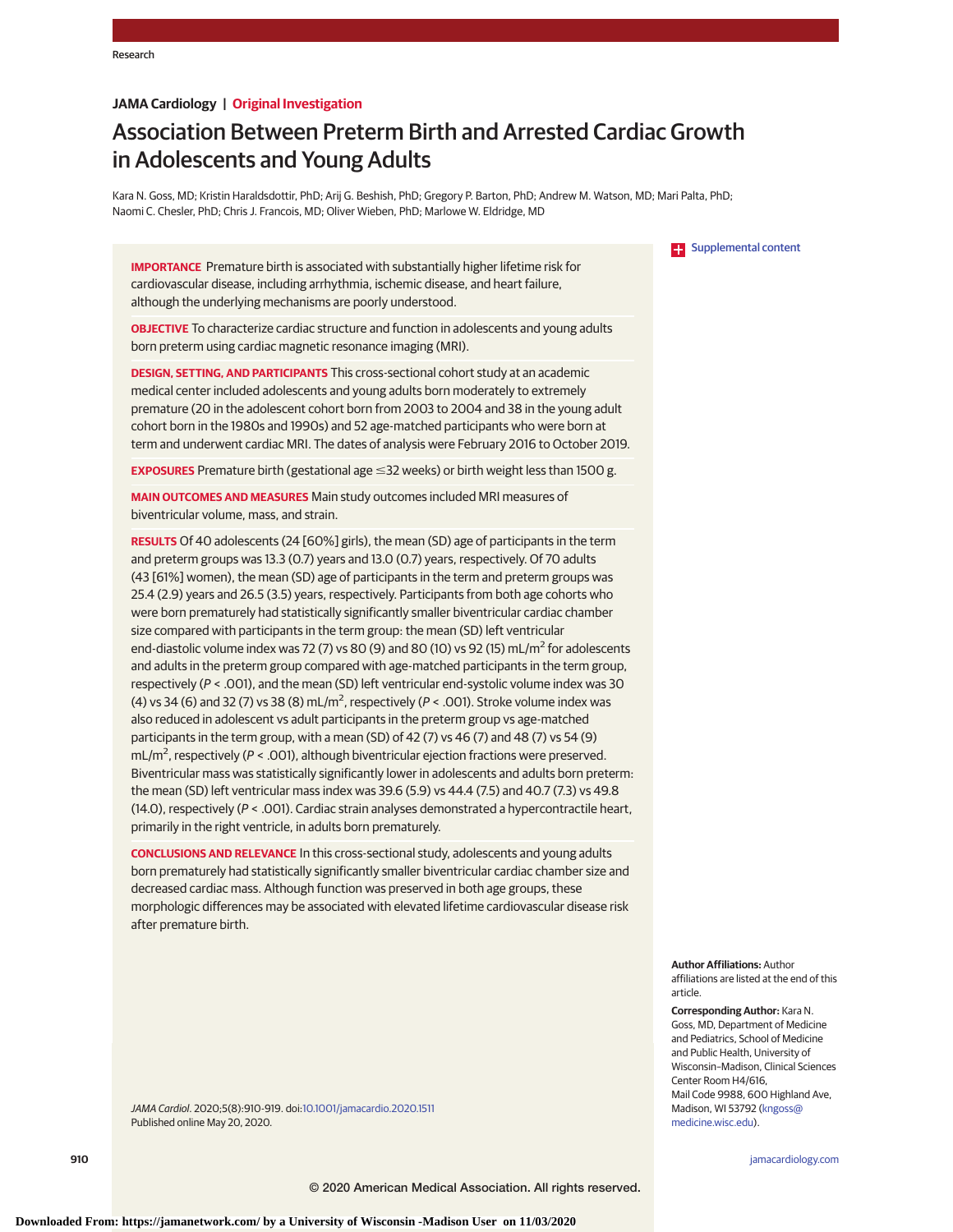remature birth, defined as less than 37 weeks' completed gestation, occurs in 1 in 10 live births worldwide and accounts for almost half a million deliveries in the United States annually.<sup>1,2</sup> Given the dramatic improvements in neonatal care during the 1980s and early 1990s, the edge of viability has rapidly improved from 32 weeks' to approximately 23 weeks' gestation, with an ever-growing number of extremely preterm infants now surviving into adolescence and adulthood. Despite improved medical care, these individuals are at higher risk for pulmonary,<sup>3-5</sup> systemic cardiovascular, <sup>6-11</sup> pulmonary vascular, <sup>12-15</sup> and metabolic<sup>16-18</sup> disease. Because of increased risk for a number of comorbidities, the National Institutes of Health now recommends that preterm birth be considered a chronic medical condition.<sup>4,5</sup>

Despite the previously mentioned multisystem consequences, little is known about the long-term implications of premature birth on cardiac structure and function. A recent Swedish registry study<sup>19</sup> of 2.6 million individuals born from 1987 to 2012 identified a 17-fold increased risk of incident heart failure among children and young adults born extremely preterm, although the mechanisms are largely unknown. In addition, premature birth is associated with higher risk for ischemic disease and arrhythmias.<sup>20,21</sup> A large single-center cardiac magnetic resonance imaging (MRI) study conducted by Lewandowski et al<sup>7,8</sup> at the University of Oxford (Oxford, United Kingdom) of 102 adults aged 25 years who were born at a mean gestational age of 30 weeks between 1982 and 1985 identified a unique left ventricular (LV) geometry with smaller biventricular cardiac chamber size and higher biventricular mass. Furthermore, the degree of prematurity was an independent predictor of biventricular hypertrophy; although LV ejection fraction was preserved, LV strain rates and right ventricular (RV) ejection fraction were lower in preterm-born adults.<sup>7,8</sup> However, echocardiography-based studies $22-24$  in younger populations demonstrate preserved biventricular function with smaller biventricular cardiac chamber size and generally lower cardiac mass, raising the question of whether hypertrophy simply develops later in life. In addition, recent studies from both the University of Wisconsin-Madison<sup>12</sup> and the University of Oxford<sup>25</sup> demonstrate substantial functional consequences of these structural abnormalities in adults born preterm, characterized by a blunted stroke volume (SV) response to exercise.

Given the substantial improvements in neonatal care over the past 3 decades, it is unclear to what extent the prior MRI findings<sup>7,8</sup> of smaller biventricular cardiac chamber size with biventricular hypertrophy and depressed LV and RV function in adulthood are broadly generalizable to children and adults born during more recent eras of neonatal care. The objective of this study was to comprehensively evaluate cardiac structure and function in adolescents and young adults born prematurely using cardiac MRI. Our central hypothesis was that adolescents and adults born prematurely would have altered cardiac structure and function compared with term-born controls.

#### **Key Points**

**Question** What are the consequences of premature birth for later cardiac structure and function?

**Findings** In this cardiac magnetic resonance imaging–based cross-sectional cohort study, adolescents (n = 20) and young adults (n = 38) born moderately to extremely preterm (≤32 weeks) demonstrated statistically significantly smaller biventricular cardiac chamber size and lower biventricular mass compared with 52 age-matched participants who were born at term. Cardiac function was preserved, with a hypercontractile strain pattern in adults.

**Meaning** Adolescents and young adults born prematurely had statistically significantly smaller biventricular cardiac chamber size with preserved function, notably without a hypertrophic response, which may contribute to their increased lifetime cardiovascular risk.

# Methods

#### **Participants**

In this cross-sectional cohort study, adolescent ( $n = 20$ ) and young adult (n = 38) participants who were born moderately to extremely premature were recruited from the Newborn Lung Project, a cohort of infants born with very low birth weight (<1500 g) between 1988 and 1991 (25 adults) or 2003 and 2004 (20 adolescents) in Wisconsin or Iowa and followed up prospectively at the University of Wisconsin-Madison,<sup>26-30</sup> or from the general public with confirmation of birth history from neonatal records (13 individuals with gestational age ≤32 weeks or birth weight <1500 g). The dates of analysis were February 2016 to October 2019. Comprehensive neonatal records were available for all participants in the preterm group. Agematched control participants who were born at term from the same birth years were recruited from the local population (n = 52), with a subset of adolescents recruited from prior participation in the Newborn Lung Project as normal birth weight control participants at age 2 years.<sup>31,32</sup> Participants were free of cardiovascular or respiratory illness and were nonsmokers. All participants and adolescents' guardians were informed of the objective and risks of the study and provided written informed consent, including assent for adolescents, in accordance with the standards set by the Declaration of Helsinki.<sup>33</sup> The protocols were approved by the Institutional Review Board at the University of Wisconsin–Madison.

#### Cardiovascular MRI Acquisition and Analysis

Cardiac MRI was performed at rest on a clinical 3-T MRI scanner (Discovery MR750; GE Healthcare) or 3-T positron emission tomography (PET)–MRI scanner (GE Signa PET/MR Discovery 750W; GE Healthcare). To characterize cardiac function, a prospective electrocardiogram-gated, multislice balanced, steady-state free precession sequence was acquired during an end-expiratory breath hold with a field of view of 35 × 35 cm, spatial resolution of  $1.4 \times 1.4$  mm, slice thickness of 7 mm, 17 slices, breath hold length of 13 seconds, and 20 reconstructed cardiac phases.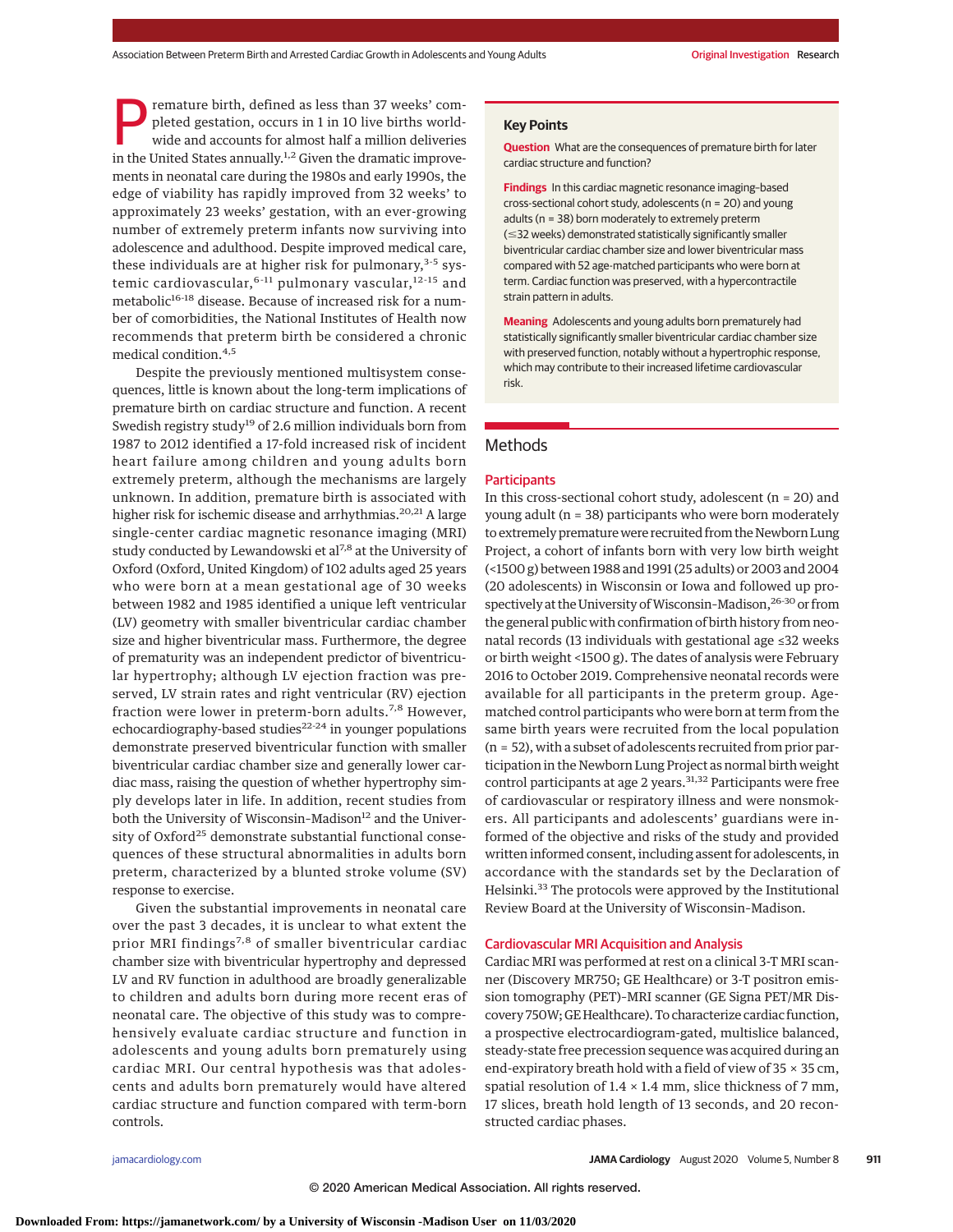Analysis of volumetric cardiac images was performed by an analyst from the University of Wisconsin–Madison Medical Imaging Research Support image analysis core laboratory, who was blinded to birth history and used commercially available software (cvi42, version 5.6.6; Circle Cardiovascular Imaging Inc). The LV and RV end-diastolic volume (EDV), end-systolic volume (ESV), SV, cardiac output (CO), and ventricular mass were calculated from short-axis, cine-balanced, steady-state free precession series. Ventricular volumes and mass in end-diastole were indexed to body surface area. Three slices from the LV and RV (base, mid, and apex) short-axis and long-axis cine MRI scans were used to analyze longitudinal, circumferential, and radial dimensions and strain as a function of time, including average peak strain and systolic and diastolic strain rate, using commercially available software (Segment, version 2.2 R6423 strain analysis module; Medviso).<sup>34</sup>

### Statistical Analysis

Datawere initially stratified by age group (adolescents or adults) and birth status (term or preterm). Baseline anthropometric and MRI data were compared across birth status within each age group using unpaired Wilcoxon rank sum tests. Neonatal characteristics were compared between adolescent and adult preterm birth cohorts using unpaired Wilcoxon rank sum tests. To evaluate the association between preterm birth and cardiovascular characteristics for the entire group, separate linear regression models were developed to predict each cardiovascular variable with age and birth status (term or preterm) as covariates. Finally, to investigate the association of preterm birth characteristics with subsequent cardiac function, we a priori selected chronological age, gestational age, total days on assisted ventilation, and patent ductus arteriosus, and multivariable regression models were used to predict cardiac mass and function. The level of statistical significance was assessed a priori at *P* < .05, and all tests were 2-tailed. Data are presented as means (SDs), unless otherwise noted. Statistical analyses were performed in R (R Foundation for Statistical Computing),<sup>35</sup> and graphs were generated using Prism Graph-Pad, version 7 (GraphPad Software).

## Results

## Participant Baseline Characteristics

Adolescents born prematurely were of a similar sex distribution and similar age as their term-born counterparts (Table 1). Of 40 adolescents (24 [60%] girls), the mean (SD) age of participants in the term and preterm groups was 13.3 (0.7) years and 13.0 (0.7) years, respectively. Of 70 adults (43 [61%] women), the mean (SD) age of participants in the term and preterm groups was 25.4 (2.9) years and 26.5 (3.5) years, respectively. Although the adults in the preterm group were about 1 year older than the adults in the term group, the adult participants were born in the same birth years. Participants who were born preterm were shorter and demonstrated higher systolic, diastolic, and mean systemic blood pressure. Overall, gestational age and birth weight were similar in the adolescent and adult preterm cohorts. Compared with the adolescent cohort, the adult cohort had lower Apgar scores at birth and longer time on invasive ventilation, although total days on assisted ventilation (invasive and noninvasive combined) and days in the neonatal intensive care unit were not statistically significantly different between the 2 cohorts. Overall, 42 of 58 (72%) infants born preterm required invasive ventilation. Adults born prematurely were also statistically significantly less likely to receive antenatal corticosteroids or surfactant, reflecting changing neonatal practice patterns during the late 1980s and early 1990s. Rates of patent ductus arteriosus requiring treatment and bronchopulmonary dysplasia were similar between groups.

#### Biventricular Structure and Function

Main cardiac structure and function outcomes assessed via MRI are listed in Table 2. Notably, participants who were born prematurely from both age cohorts had statistically significantly smaller biventricular cardiac chamber size compared with participants in the term group: the mean (SD) LV EDV index was 72 (7) vs 80 (9) and 80 (10) vs 92 (15)  $mL/m<sup>2</sup>$ for adolescents and adults who were born prematurely compared with age-matched participants in the term group, respectively (*P* < .001), and the mean (SD) LV end-systolic volume index was 30 (4) vs 34 (6) and 32 (7) vs 38 (8) mL/m<sup>2</sup>, respectively (*P* < .001). Stroke volume index was also reduced, with a mean (SD) of 42 (7) vs 46 (7) and 48 (7) vs 54 (9)  $mL/m^2$  ( $P < .001$ ) for adolescents and adults who were born prematurely compared with age-matched participants in the term group, respectively, although biventricular ejection fractions were preserved. Resting heart rates and cardiac indexes were similar between participants who were born at term or preterm within each birth cohort.

However, contrary to prior single-center studies<sup>7,8</sup> in adults born prematurely, although consistent with prior studies<sup>22,23</sup> in children, the LV and RV mass indexes were also statistically significantly smaller in adolescents and adults born preterm, without a statistically significant difference in the ratio of RV mass to LV mass to suggest a differential ventricular hypertrophy response. The mean (SD) LV mass index was 44.4 (7.5) vs 39.6 (5.9) for adolescent term vs preterm and 49.8 (14.0) vs 40.7 (7.3) for adult term vs preterm; the mean (SD) RV mass index was 6.1 (1.0) vs 5.7 (0.9) for adolescent term vs preterm and 9.6 (2.6) vs 8.5 (1.8) for adult term vs preterm.

To further characterize contractile function, biventricular strain was analyzed. Although there were no statistically significant differences in biventricular strain among adolescents, adults born prematurely demonstrated statistically significantly higher LV longitudinal, RV longitudinal, and RV circumferential strain compared with term-born adults, suggesting a hypercontractile heart (Figure and Table 3). The mean (SD) LV longitudinal strain was −12.7 (2.8) vs −14.2 (2.4) for term vs preterm, the mean (SD) RV longitudinal strain was −11.7 (3.1) vs −13.5 (3.6) for term vs preterm, and the RV circumferential strain was −8.3 (2.1) vs −10.8 (2.4) for term vs preterm adults.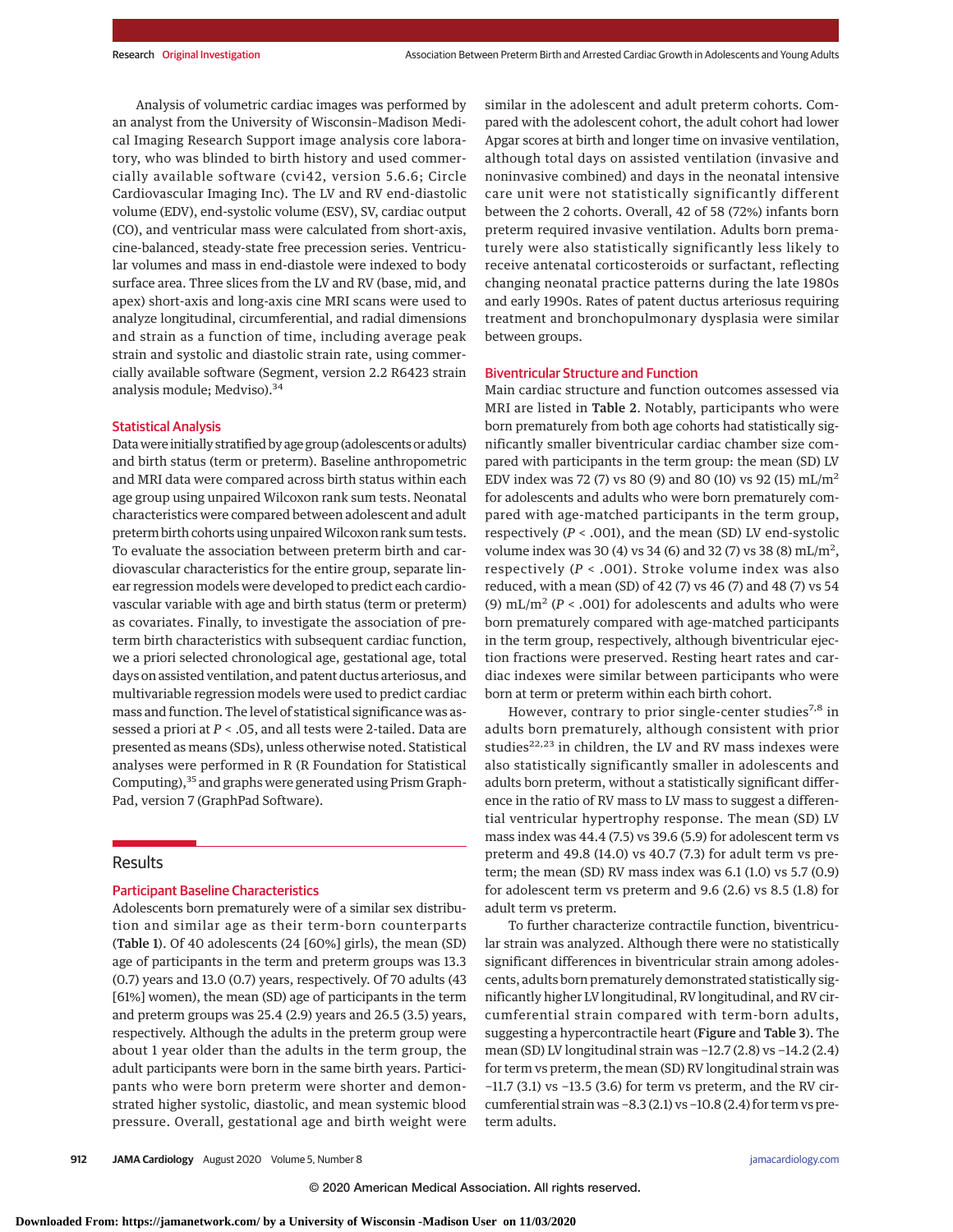|                                                                            | <b>Adolescents</b> |                      |                      | <b>Adults</b>   |                    |                      | All                  |
|----------------------------------------------------------------------------|--------------------|----------------------|----------------------|-----------------|--------------------|----------------------|----------------------|
|                                                                            | Mean (SD)          |                      |                      | Mean (SD)       |                    |                      |                      |
| Characteristic                                                             | Term $(n = 20)$    | Preterm ( $n = 20$ ) | P value <sup>b</sup> | Term $(n = 32)$ | Preterm $(n = 38)$ | P value <sup>b</sup> | P value <sup>c</sup> |
| Male, No. (%)                                                              | 9(45)              | 7(35)                | .75                  | 13(41)          | 14(37)             | .94                  | .65                  |
| Chronological age, y                                                       | 13.3(0.7)          | 13.0(0.7)            | .09                  | 25.4(2.9)       | 26.5(3.5)          | .02                  | .12                  |
| Anthropometric measures for<br>adolescents and adults                      |                    |                      |                      |                 |                    |                      |                      |
| Height, m                                                                  | 1.65(0.08)         | 1.58(0.09)           | .01                  | 1.72(0.09)      | 1.68(0.08)         | .06                  | .002                 |
| Weight, kg                                                                 | 54.7 (14.0)        | 47.1(8.3)            | .10                  | 69.5(9.9)       | 75.9 (24.0)        | .71                  | .92                  |
| Body surface area, m <sup>2</sup>                                          | 1.57(0.22)         | 1.44(0.16)           | .05                  | 1.82(0.17)      | 1.86(0.29)         | .96                  | .39                  |
| Body mass index <sup>d</sup>                                               | 20.0(4.1)          | 18.7(2.5)            | .43                  | 23.3(1.8)       | 26.9(8.4)          | .08                  | .13                  |
| Systolic BP, mm Hq                                                         | 110(5)             | 115(6)               | .01                  | 114(9)          | 116(11)            | .45                  | .11                  |
| Diastolic BP, mm Hq                                                        | 60(5)              | 66(5)                | .004                 | 70(6)           | 73(8)              | .10                  | .003                 |
| Mean systemic BP, mm Hq                                                    | 77(4)              | 82(4)                | .001                 | 84(6)           | 87(8)              | .15                  | .01                  |
| Neonatal characteristics for<br>adolescents and adults born<br>prematurely |                    |                      |                      |                 |                    |                      |                      |
| Gestational age, wk                                                        | <b>NA</b>          | 28.5(1.9)            | <b>NA</b>            | <b>NA</b>       | 29.0(2.7)          | <b>NA</b>            | .35                  |
| Birth weight, q                                                            | <b>NA</b>          | 1150 (270)           | <b>NA</b>            | <b>NA</b>       | 1187 (397)         | <b>NA</b>            | .99                  |
| Apgar score at 1 min                                                       | <b>NA</b>          | 4.8(2.1)             | <b>NA</b>            | <b>NA</b>       | 4.3(2.3)           | <b>NA</b>            | .40                  |
| Apgar score at 5 min                                                       | <b>NA</b>          | 7.7(1.3)             | <b>NA</b>            | <b>NA</b>       | 6.7(1.7)           | <b>NA</b>            | .03                  |
| Antenatal corticosteroids,<br>No. (%)                                      | <b>NA</b>          | 16 (80)              | <b>NA</b>            | <b>NA</b>       | 11 (29)            | <b>NA</b>            | .001                 |
| Surfactant, No. (%)                                                        | <b>NA</b>          | 14(70)               | <b>NA</b>            | <b>NA</b>       | 10(26)             | <b>NA</b>            | .01                  |
| Postnatal corticosteroids,<br>No. (%)                                      | <b>NA</b>          | 3(15)                | <b>NA</b>            | <b>NA</b>       | 6(16)              | <b>NA</b>            | .99                  |
| Invasive ventilation days                                                  | <b>NA</b>          | 6.4(14.0)            | <b>NA</b>            | <b>NA</b>       | 11.8(13.6)         | <b>NA</b>            | .05                  |
| CPAP days                                                                  | <b>NA</b>          | 8.9(13.0)            | <b>NA</b>            | <b>NA</b>       | 2.1(5.9)           | <b>NA</b>            | .01                  |
| Total days on assisted<br>ventilation <sup>e</sup>                         | <b>NA</b>          | 13.7(19.0)           | <b>NA</b>            | <b>NA</b>       | 14.2(14.6)         | <b>NA</b>            | .58                  |
| Days on oxygen                                                             | <b>NA</b>          | 33 (39)              | <b>NA</b>            | <b>NA</b>       | 45 (89)            | <b>NA</b>            | .99                  |
| Days in the NICU                                                           | <b>NA</b>          | 52.8 (17.4)          | <b>NA</b>            | <b>NA</b>       | 61.3(28.3)         | <b>NA</b>            | .18                  |
| Patent ductus arteriosus,<br>No. (%)                                       | <b>NA</b>          | 6(30)                | <b>NA</b>            | <b>NA</b>       | 18(47)             | <b>NA</b>            | .24                  |
| Bronchopulmonary dysplasia, No.<br>$(\%)^{\dagger}$                        | <b>NA</b>          | 9(45)                | <b>NA</b>            | <b>NA</b>       | 15(39)             | <b>NA</b>            | .99                  |
| Neonatal sepsis, No. (%)                                                   | <b>NA</b>          | 3(15)                | <b>NA</b>            | <b>NA</b>       | 14(37)             | <b>NA</b>            | .12                  |

Abbreviations: BP, blood pressure; CPAP, continuous positive airway pressure; NA, not applicable; NICU, neonatal intensive care unit.

<sup>a</sup> Categorical variables are expressed as No. (%), and continuous data are expressed as mean (SD).

 $b$  P values are by unpaired Wilcoxon rank sum tests within each age cohort.

 $c$  P values are for all individuals in the term and preterm groups across age

cohorts by least-squares means from an age-adjusted linear model.

<sup>d</sup> Body mass index is calculated as weight in kilograms divided by height in meters squared.

<sup>e</sup> Total days on assisted ventilation include the combination of invasive and noninvasive (CPAP) ventilation.

<sup>f</sup> Bronchopulmonary dysplasia is defined clinically by the use of supplemental oxygen at 36 weeks' postmenstrual age.

### Sex Differences in Cardiac Structure

The MRI volumetric data were analyzed by sex using leastsquares means from an age-adjusted linear model (eTable in the [Supplement\)](https://jamanetwork.com/journals/jama/fullarticle/10.1001/jamacardio.2020.1511?utm_campaign=articlePDF%26utm_medium=articlePDFlink%26utm_source=articlePDF%26utm_content=jamacardio.2020.1511). Biventricular volumes (SVi) were smaller in both male and female individuals born preterm compared with the sex-specific individuals born at term (*P* < .05 for all). Themean (SD) LV EDViwas 94.2 (2.5) vs 80.4 (2.6) (*P* < .001) formale term vs preterm and 82.7 (1.9) vs 74.8 (1.7) (*P* = .003) for female term vs preterm. The mean (SD) LV ESVi was 40.3 (1.5) vs 33.7 (1.5) (*P* = .003) for male term vs preterm and 33.7 (1.0) vs 30.0 (0.9) (*P* = .007) for female term vs preterm. Themean (SD) LV SViwas 53.9 (1.9) vs 46.7 (1.9) (*P* = .01) formale term vs preterm and 48.9 (1.3) vs  $44.7$  (1.2) ( $P = .02$ ) for female term vs preterm. The mean

(SD) RV EDVi was 99.4 (3.5) vs 86.7 (3.6) (*P* = .02) for male term vs preterm and 84.0 (2.2) vs 74.7 (2.0) (*P* = .003) for female term vs preterm. The mean (SD) RV ESVi was 46.0 (2.0) vs 40.8 (2.0) (*P* = .08) for male term vs preterm and 36.3 (1.3) vs 30.9 (1.2) (*P* = .003) for female term vs preterm.

However, the magnitude of the difference between term and preterm values for SVi, LV mass index, and RV mass index appeared to be greater in male individuals compared with female individuals (13.4% vs 8.6% smaller for SVi, 21.4% vs 9.1% smaller for LV mass index, and 15.5% vs 6.8% smaller for RV mass index). This finding suggests that boys born prematurely may be more susceptible to cardiac growth arrest than girls born prematurely.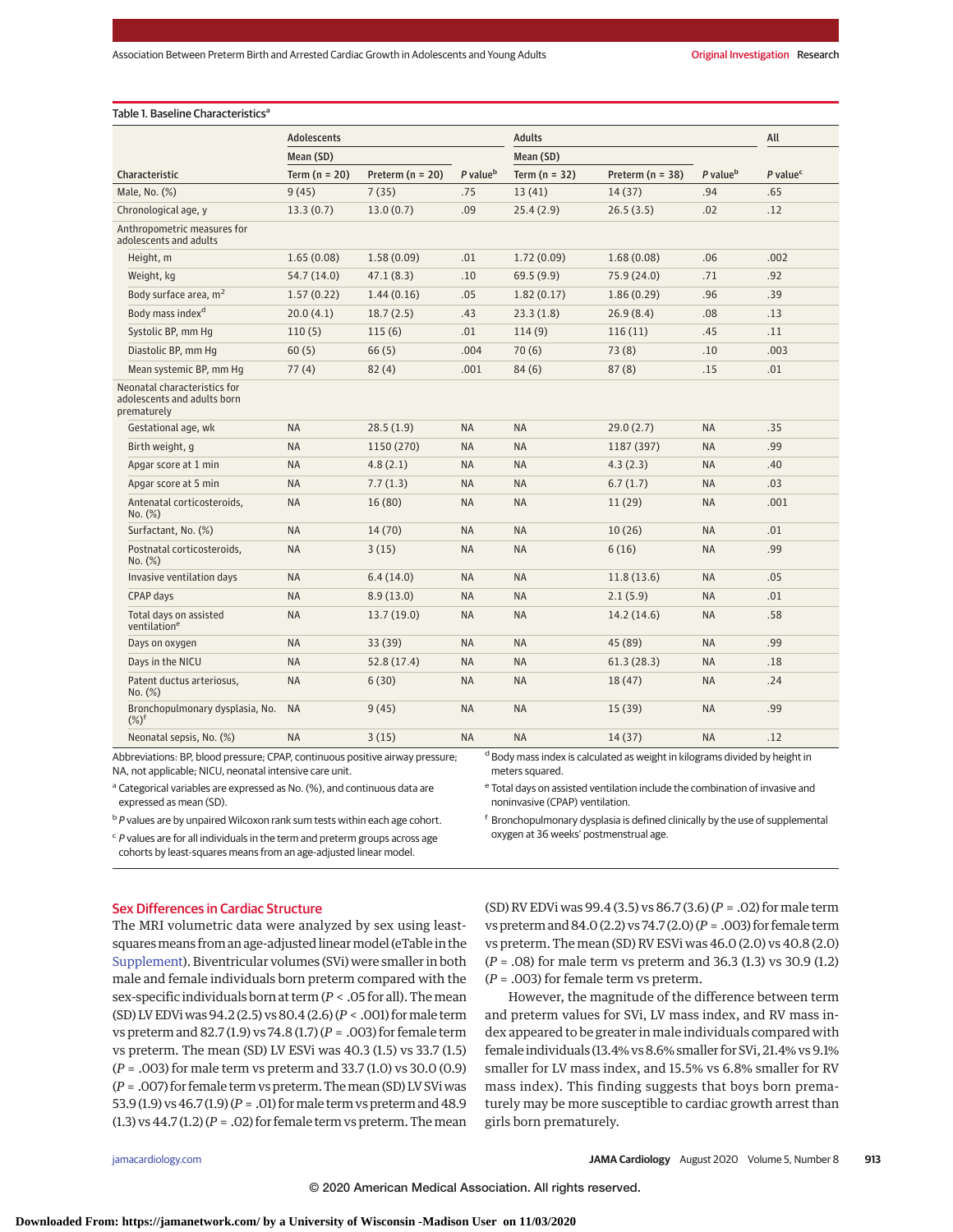|                                        | <b>Adolescents</b> |                      |                                     | <b>Adults</b>   |                      |                                     | All                  |
|----------------------------------------|--------------------|----------------------|-------------------------------------|-----------------|----------------------|-------------------------------------|----------------------|
| Variable                               | Mean (SD)          |                      |                                     | Mean (SD)       |                      |                                     |                      |
|                                        | Term ( $n = 20$ )  | Preterm ( $n = 20$ ) | $P$ value <sup><math>a</math></sup> | Term $(n = 32)$ | Preterm ( $n = 38$ ) | $P$ value <sup><math>a</math></sup> | P value <sup>b</sup> |
| <b>Global measures</b>                 |                    |                      |                                     |                 |                      |                                     |                      |
| Heart rate, beats/min                  | 97(17)             | 96(20)               | .58                                 | 66(12)          | 71(11)               | .08                                 | .21                  |
| Cardiac output, L/min                  | 7.1(1.8)           | 5.7(1.6)             | .01                                 | 6.4(1.3)        | 6.3(1.4)             | .74                                 | .06                  |
| Cardiac index,<br>L/min/m <sup>2</sup> | 4.5(1.0)           | 4.0(0.8)             | .07                                 | 3.5(0.7)        | 3.4(0.7)             | .47                                 | .13                  |
| LV                                     |                    |                      |                                     |                 |                      |                                     |                      |
| EDV, mL                                | 125(20)            | 104(17)              | 15.001                              | 168 (38)        | 149 (31)             | .03                                 | 1001                 |
| EDVi, $mL/m2$                          | 80(9)              | 72(7)                | .008                                | 92(15)          | 80(10)               | < .001                              | < .001               |
| ESV, mL                                | 53(11)             | 43(6)                | .004                                | 70(19)          | 60(16)               | .10                                 | < .001               |
| ESVi, $mL/m2$                          | 34(6)              | 30(4)                | .10                                 | 38(8)           | 32(7)                | .003                                | < .001               |
| SV, mL                                 | 73(14)             | 61(15)               | .004                                | 98(22)          | 88 (19)              | .09                                 | .002                 |
| SVi. $mL/m2$                           | 46(7)              | 42(7)                | .06                                 | 54(9)           | 48(7)                | .004                                | 1001                 |
| Ejection fraction, %                   | 57.7(5.8)          | 57.9(6.1)            | .99                                 | 58.7(4.5)       | 59.8(5.4)            | .37                                 | .48                  |
| Mass, q                                | 70(17)             | 57(13)               | .005                                | 92(32)          | 77(22)               | .05                                 | 1001                 |
| Mass index, $q/m^2$                    | 44.4 (7.5)         | 39.6(5.9)            | .03                                 | 49.8 (14.0)     | 40.7(7.3)            | .004                                | 1001                 |
| Mass $\div$ EDV, g/mL                  | 0.55(0.08)         | 0.55(0.08)           | .79                                 | 0.54(0.10)      | 0.51(0.08)           | .33                                 | .30                  |
| <b>RV</b>                              |                    |                      |                                     |                 |                      |                                     |                      |
| EDV, mL                                | 128 (26)           | 103(23)              | 15.001                              | 176 (49)        | 156(35)              | .14                                 | .002                 |
| EDVi. $mL/m2$                          | 81(11)             | 71(12)               | .03                                 | 96(19)          | 84 (13)              | .01                                 | 1001                 |
| ESV, mL                                | 57(15)             | 42(10)               | 15.001                              | 79 (28)         | 70(21)               | .21                                 | .005                 |
| ESVi, $mL/m2$                          | 36(7)              | 30(6)                | .02                                 | 43(12)          | 37(9.1)              | .07                                 | .001                 |
| SV, mL                                 | 71(14)             | 60(14)               | .01                                 | 97(23)          | 86 (19)              | .07                                 | .003                 |
| SVi, $mL/m2$                           | 46(7)              | 42(7)                | .08                                 | 53(10)          | 46(7)                | 15.001                              | 1001                 |
| Ejection fraction, %                   | 56.0(5.2)          | 58.7(4.3)            | .07                                 | 55.6(5.2)       | 55.8(6.5)            | .89                                 | .27                  |
| Mass, q                                | 10(2)              | 8(2)                 | .02                                 | 18(6)           | 16(4)                | .28                                 | .02                  |
| Mass index, $q/m^2$                    | 6.07(0.96)         | 5.74(0.89)           | .26                                 | 9.62(2.60)      | 8.45(1.80)           | .06                                 | .01                  |
| Mass $\div$ EDV, g/mL                  | 0.07(0.01)         | 0.08(0.01)           | .07                                 | 0.10(0.02)      | 0.10(0.02)           | .78                                 | .72                  |
| $RV$ mass $\div$ LV mass               | 0.14(0.03)         | 0.15(0.02)           | .25                                 | 0.20(0.04)      | 0.21(0.04)           | .13                                 | .28                  |

Abbreviations: EDV, end-diastolic volume; EDVi, end-diastolic volume index; ESV, end-systolic volume; ESVi, end-systolic volume index; LV, left ventricle; RV, right ventricle; SV, stroke volume; SVi, stroke volume index.

 $b$  P values are for all individuals in the term and preterm groups across age cohorts by least-squares means from an age-adjusted linear model.

of cardiac dysfunction and hypertrophy in adults born preterm would be present in 2 cohorts born during more recent eras of neonatal care. Participants were primarily from 2 birth cohorts of premature infants with very low birth weight (<1500 g) born from 1988 to 1991 or from 2003 to 2004 with characterized cardiac structure and function by MRI. Herein, we found that adolescents and young adults in the preterm group had statistically significantly smaller biventricular cardiac chamber size, notably without a hypertrophic response, compared with age-matched peers in the term group.

The results herein suggest that preterm birth has considerable long-term consequences on cardiac structure and function. Blunted cardiac growth and decreased biventricular cardiac chamber size after premature birth have been demonstrated across a range of birth years and postnatal ages. A small echocardiography-based study<sup>36</sup> of 7-year-olds born extremely preterm from 1998 to 2004 demonstrated a nonsignificant suggestion of smaller biventricular cardiac chamber size and reduced LV mass index. Similarly, a larger echo-

<sup>a</sup> P values are by unpaired Wilcoxon rank sum tests within each age cohort.

## Consequences of Neonatal Characteristics

Based on previous studies<sup>8,12</sup> identifying gestational age, total days on assisted ventilation, and patent ductus arteriosus as univariate predictors of adult pulmonary vascular disease and RV size and function, these parameters were selected a priori for multivariable analysis (Table 4). Gestational age and total days on assisted ventilation were statistically significantly associated with RV mass index, although these parameters failed to associate with LV mass index. Furthermore, gestational age was inversely associated with biventricular ejection fractions.

## **Discussion**

We hypothesized that adolescents and adults born prematurely would have altered cardiac structure and function compared with control participants in the term group, and we sought to assess to what extent previous findings<sup>7,8</sup>

**914 JAMA Cardiology** August 2020 Volume 5, Number 8 **(Reprinted)** [jamacardiology.com](http://www.jamacardiology.com?utm_campaign=articlePDF%26utm_medium=articlePDFlink%26utm_source=articlePDF%26utm_content=jamacardio.2020.1511)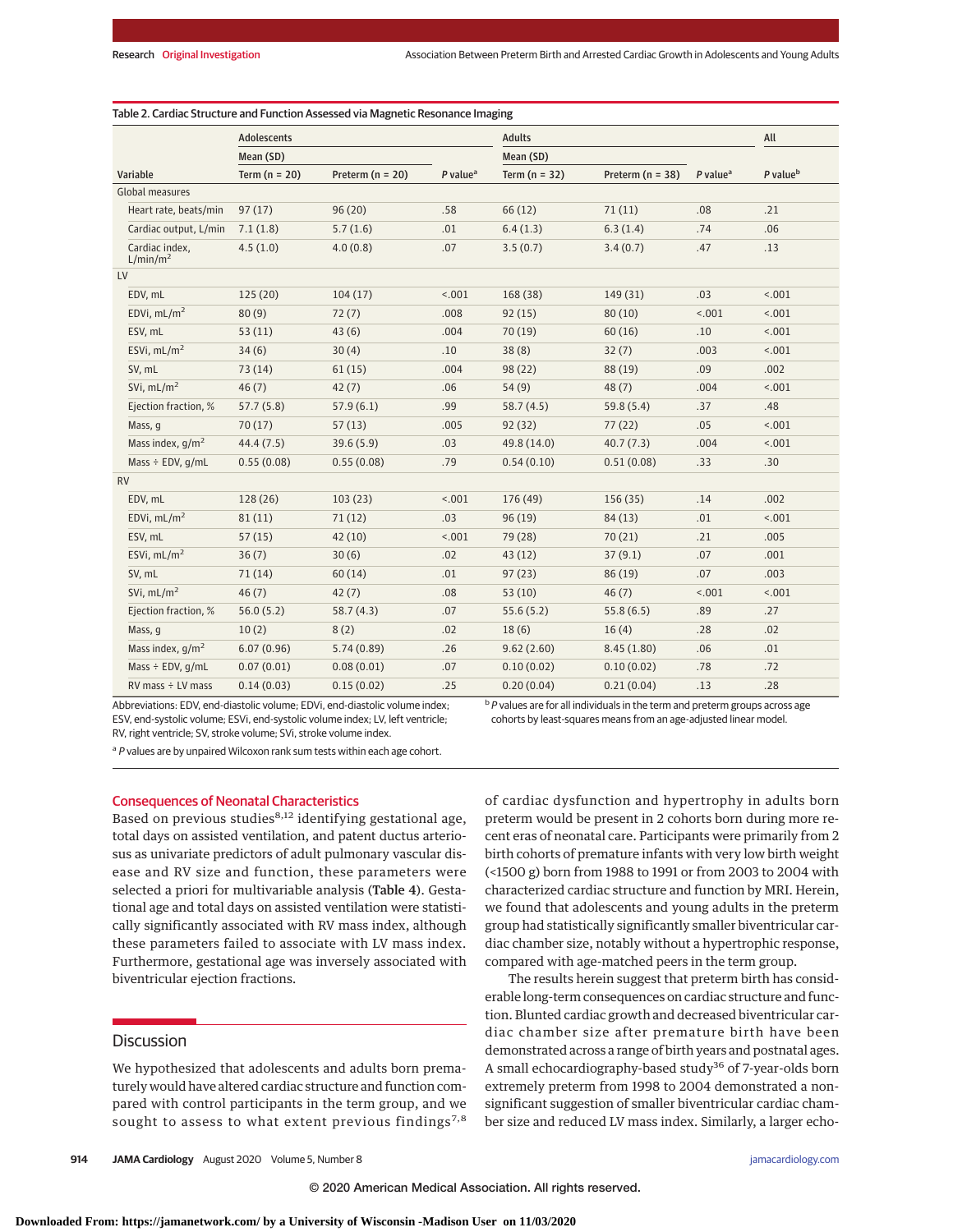

Figure. Adult Cardiac Morphometry and Function

Mass index (A and D) and ejection fraction (B and E), stratified by severity of prematurity, demonstrate a statistically significant association of prematurity with biventricular mass. The left ventricle (LV) and right ventricle (RV) are hypercontractile by cardiac strain analysis, most notable in the RV, reaching peak systole and end diastole much later in the cardiac cycle (C and F). Error bars represent the SEM.

 $a P < 0.05$  compared with term.

cardiography-based study<sup>22</sup> of 6-year-old children born extremely preterm in 2004 to 2007 demonstrated statistically significantly smaller biventricular cardiac chamber size and lower mass index compared with children born at term. Among adolescents, 18-year-olds born extremely preterm in 1991 to 1992 had lower LV mass and smaller biventricular cardiac chamber size with preserved function by echocardiography compared with control participants born at term.23These studies are consistent with our findings of lower biventricular mass and smaller biventricular cardiac chamber size by MRI in adolescent and adult cohorts born prematurely compared with participants born at term. Finally, compared with termborn controls, MRI assessment of 25-year-olds born extremely preterm in 1982 to 1985 also had reduced biventricular cardiac chamber size, but notably with biventricular hypertrophy and reduced RV ejection fraction.<sup>7,8</sup> Given that the findings of reduced biventricular cardiac chamber size are consistent across birth years and chronological ages, a smaller biventricular cardiac chamber size should be considered a key characteristic of the premature heart, which has yet to be substantially mitigated by changes in neonatal care practice.

The reduced LV mass, hypercontractile strain pattern, and preserved ejection fractions in the present study's population are in contrast to the higher biventricular mass, hypocontractile strain pattern, and depressed RV ejection fraction previously identified by Lewandowski et al<sup>7,8</sup> in a similarly aged adult population born in the early 1980s. However, as noted previously, our findings are consistent with echocardiographybased studies<sup>7,8,22,23</sup> in younger cohorts born in a more modern era of neonatal care. Lewandowski et al<sup>7,8</sup> identified gestational age as the key determinant of biventricular mass, with 10% higher RV mass with each category of advancing severity of prematurity. Given that the adult preterm cohort in the present study was of a similar chronological age vs the cohort described by Lewandowski et al<sup>7,8</sup> (27 vs 25 years), with an even greater degree of prematurity (29 vs 30 weeks) and a higher rate of invasive ventilation (42 of 58 [72%] vs 55 of 102 [54%]), we would have predicted a higher biventricular mass in this cohort rather than the observed lower biventricular mass. These differences are not readily explained by differences in baseline adult anthropometrics or demographics, such as obesity or hypertension. However, a notable difference between cohorts is the birth years. Lewandowski et al<sup>7,8</sup> included individuals with birth years from 1982 to 1985, whereas the present study's adult cohort included primarily birth years from 1988 to 1991. Although this distinction may seem subtle, the 1980s were a time of rapid change in neonatal care standards. Substantial advances include the introduction of more lungprotective ventilation, initial use of continuous pulse oximetry allowing formore rapid bedside titration of oxygen supplementation to avoid hypoxia and hyperoxia, and, by the early 1990s, the first widespread use of surfactant and antenatal corticosteroids to speed lung maturation.<sup>37</sup> Notably, the changes in clinical practice during the 1980s were so profound that they led to a change in the presentation, pathology, and ultimately clinical classification of chronic lung disease of prematurity and bronchopulmonary dysplasia. The old bronchopulmonary dysplasia was characterized by lung injury from oxygen toxicity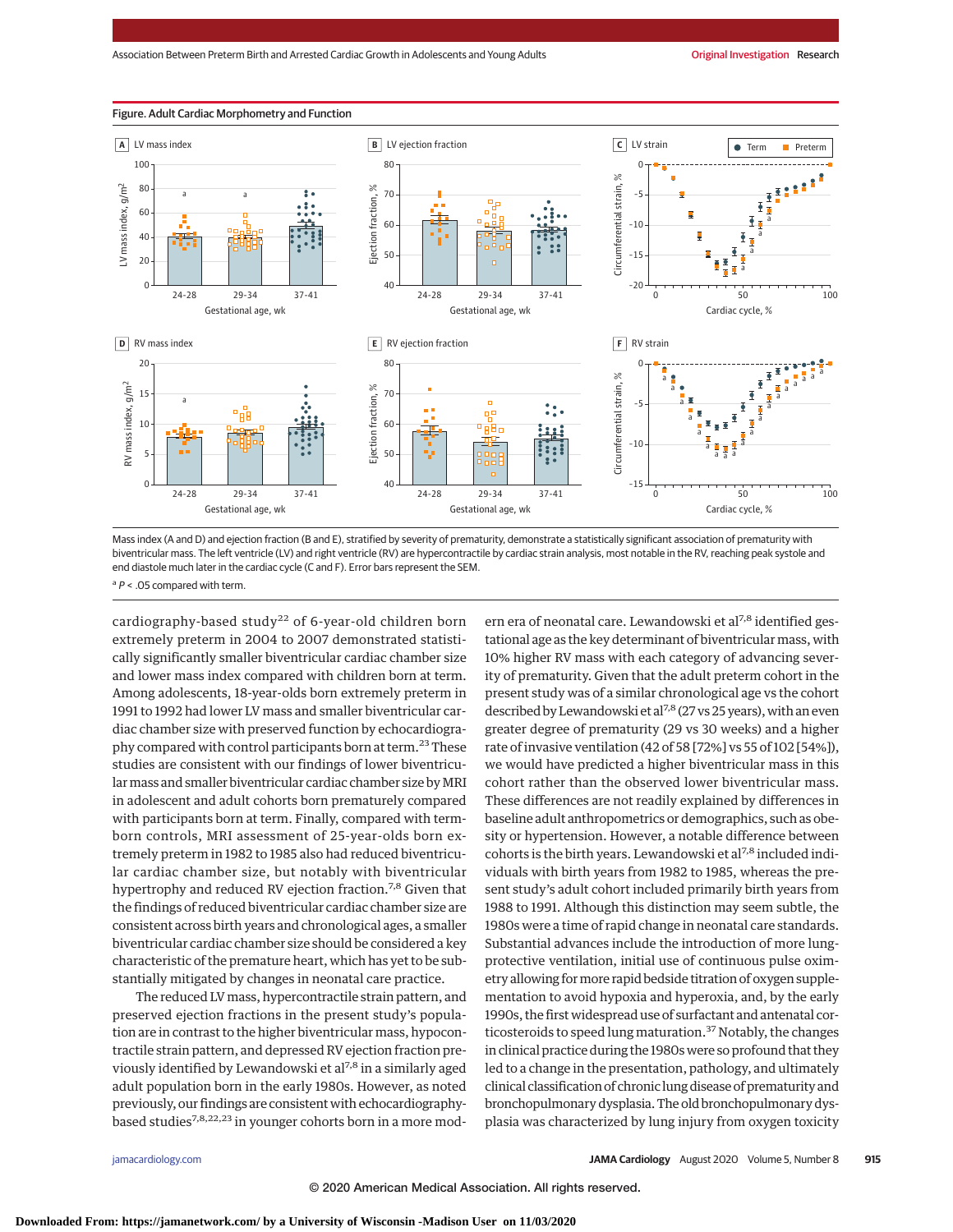|                       | <b>Adolescents</b> |                      |                      | <b>Adults</b>   |                      |                        | All                  |
|-----------------------|--------------------|----------------------|----------------------|-----------------|----------------------|------------------------|----------------------|
|                       | Mean (SD)          |                      |                      | Mean (SD)       |                      |                        |                      |
| Variable<br>LV        | Term ( $n = 20$ )  | Preterm ( $n = 20$ ) | P value <sup>a</sup> | Term $(n = 32)$ | Preterm ( $n = 38$ ) | $P$ value <sup>a</sup> | P value <sup>b</sup> |
| Longitudinal          |                    |                      |                      |                 |                      |                        |                      |
| Strain, %             | $-14.3(2.2)$       | $-14.9(2.1)$         | .44                  | $-12.7(2.8)$    | $-14.2(2.4)$         | .04                    | .02                  |
| Systolic SR, % per s  | $-78.8(17.0)$      | $-83.7(8.6)$         | .50                  | $-52.1(13.0)$   | $-57.5(16.0)$        | .16                    | .07                  |
| Diastolic SR, % per s | 63.8(15.0)         | 72.9 (14.0)          | .08                  | 32.2(9.2)       | 37.2(10.0)           | .06                    | .01                  |
| Circumferential       |                    |                      |                      |                 |                      |                        |                      |
| Global strain, %      | $-19.7(2.5)$       | $-21.1(2.6)$         | .17                  | $-17.8(2.3)$    | $-18.3(3.4)$         | .30                    | .08                  |
| Base strain, %        | $-17.2(3.1)$       | $-17.9(2.2)$         | .68                  | $-17.0(2.2)$    | $-17.2(2.8)$         | .45                    | .43                  |
|                       |                    | $-20.5(2.2)$         |                      | $-17.9(2.1)$    | $-18.0(3.1)$         |                        | .25                  |
| Mid strain, %         | $-19.3(2.2)$       |                      | .13                  |                 |                      | .57                    |                      |
| Apex strain, %        | $-22.5(4.0)$       | $-25.0(4.3)$         | .06                  | $-18.4(4.0)$    | $-19.9(5.5)$         | .30                    | .03                  |
| Systolic SR, % per s  | $-117.0(20.0)$     | $-129.0(26.0)$       | .29                  | $-82.3(15.0)$   | $-85.1(19.0)$        | .32                    | .07                  |
| Diastolic SR, % per s | 122.0 (28.0)       | 134.0 (38.0)         | .57                  | 77.7(18.0)      | 77.5(23.0)           | .95                    | .27                  |
| Radial                |                    |                      |                      |                 |                      |                        |                      |
| Global strain, %      | 29.5(6.4)          | 30.8(8.8)            | .76                  | 25.8(6.8)       | 27.4(9.5)            | .71                    | .33                  |
| Base strain, %        | 30.4(8.9)          | 33.1(10.0)           | .24                  | 26.4(9.5)       | 29.0(13.0)           | .50                    | .18                  |
| Mid strain, %         | 34.4(8.4)          | 34.1(9.7)            | .68                  | 29.7(8.1)       | 31.5(10.0)           | .45                    | .52                  |
| Apex strain, %        | 23.6(8.1)          | 25.4(11.0)           | .88                  | 21.4(9.5)       | 21.6(12.0)           | .78                    | .74                  |
| Long-axis strain, %   | 24.8(5.0)          | 25.6(5.5)            | .50                  | 18.4(8.9)       | 19.8(7.5)            | .52                    | .35                  |
| Systolic SR, % per s  | 147.0 (32.0)       | 157.0 (46.0)         | .94                  | 107.0(32.0)     | 112.0(42.0)          | .89                    | .34                  |
| Diastolic SR, % per s | $-203.0(55.0)$     | $-225.0(80.0)$       | .71                  | $-121.0(47.0)$  | $-131.0(58.0)$       | .69                    | .16                  |
| <b>RV</b>             |                    |                      |                      |                 |                      |                        |                      |
| Longitudinal          |                    |                      |                      |                 |                      |                        |                      |
| Strain, %             | $-12.6(2.6)$       | $-12.3(3.1)$         | .91                  | $-11.7(3.1)$    | $-13.5(3.6)$         | .02                    | .13                  |
| Systolic SR, % per s  | $-69.5(16.0)$      | $-63.7(15.0)$        | .29                  | $-51.3(15.0)$   | $-60.4(15.0)$        | .01                    | .22                  |
| Diastolic SR, % per s | 53.2 (20.0)        | 47.7 (19.0)          | .47                  | 36.0(15.0)      | 44.0(15.0)           | .04                    | .31                  |
| Circumferential       |                    |                      |                      |                 |                      |                        |                      |
| Strain, %             | $-9.7(2.2)$        | $-10.1(2.5)$         | .68                  | $-8.3(2.1)$     | $-10.8(2.4)$         | .001                   | .001                 |
| Systolic SR, % per s  | $-52.4(14.0)$      | $-59.2(16.0)$        | .22                  | $-38.0(11.0)$   | $-48.9(14.0)$        | .002                   | .001                 |
| Diastolic SR, % per s | 45.1(13.0)         | 45.7 (15.0)          | .64                  | 39.6 (14.0)     | 42.4(14.0)           | .36                    | .45                  |
|                       |                    |                      |                      |                 |                      |                        |                      |

### Table 3. Cardiac Strain

Abbreviations: LV, left ventricle; RV, right ventricle; SR, strain rate.

<sup>a</sup> P values are by unpaired Wilcoxon rank sum tests within each age cohort.

 $b$  P values are for individuals in the term and preterm groups across age cohorts by least-squares means from an age-adjusted linear model.

and less protective modes of invasive ventilation, whereas the new bronchopulmonary dysplasia occurs at earlier gestational ages and is considered more of an interruption of normal lung development, including arrested lung alveolar and vascular development.38-40 Given these parallels and changes in clinical practice, we hypothesize that old and new clinical classifications of cardiomyopathy of prematuritymay exist, differentiated primarily based on the cardiac hypertrophic response, similar to and potentially corresponding to the existence of old and new clinical classifications of bronchopulmonary dysplasia. Additional studies will be needed to further assess the inciting neonatal features that promote or limit the cardiac hypertrophic response over time.

Although the mechanisms by which the events surrounding preterm birth alter cardiac development later in life remain elusive, preclinical models support the paradigm of differential cardiac response and programming to neonatal stimuli. For example, changes in postnatal oxygen tension during the first postnatal week influence when cardiomyocytes exit the cell cycle, where hyperoxia may accelerate terminal cell cycle arrest, whereas hypoxia prolongs the postnatal proliferative window.<sup>41</sup> Furthermore, reactive oxygen species are known to activate a number of hypertrophy-signaling kinases and transcription factors. These responses may be further potentiated by mechanical stress, including ventilation, 42-44 and could account for the greater hypertrophic response reported by Lewandowski et al.<sup>7,8</sup> Preterm birth without the secondary insult of oxygen supplementation also is associated with an altered cardiac phenotype. In an animal model of premature birth using sheep born at 0.9 of term in which respiratory support was not required, lambs demonstrated biventricular hypertrophy at 9 weeks after term-equivalent age (infancy), with a greater proportion of immature mononucleated polyploidy (4N) cardiomyocytes.<sup>45</sup> However, this same author group reported in a subsequent study $46$  that by age 14.5 months (early adulthood), heart weight and RV wall thickness in sheep were less with fewer cardiomyocytes than in animals born at term.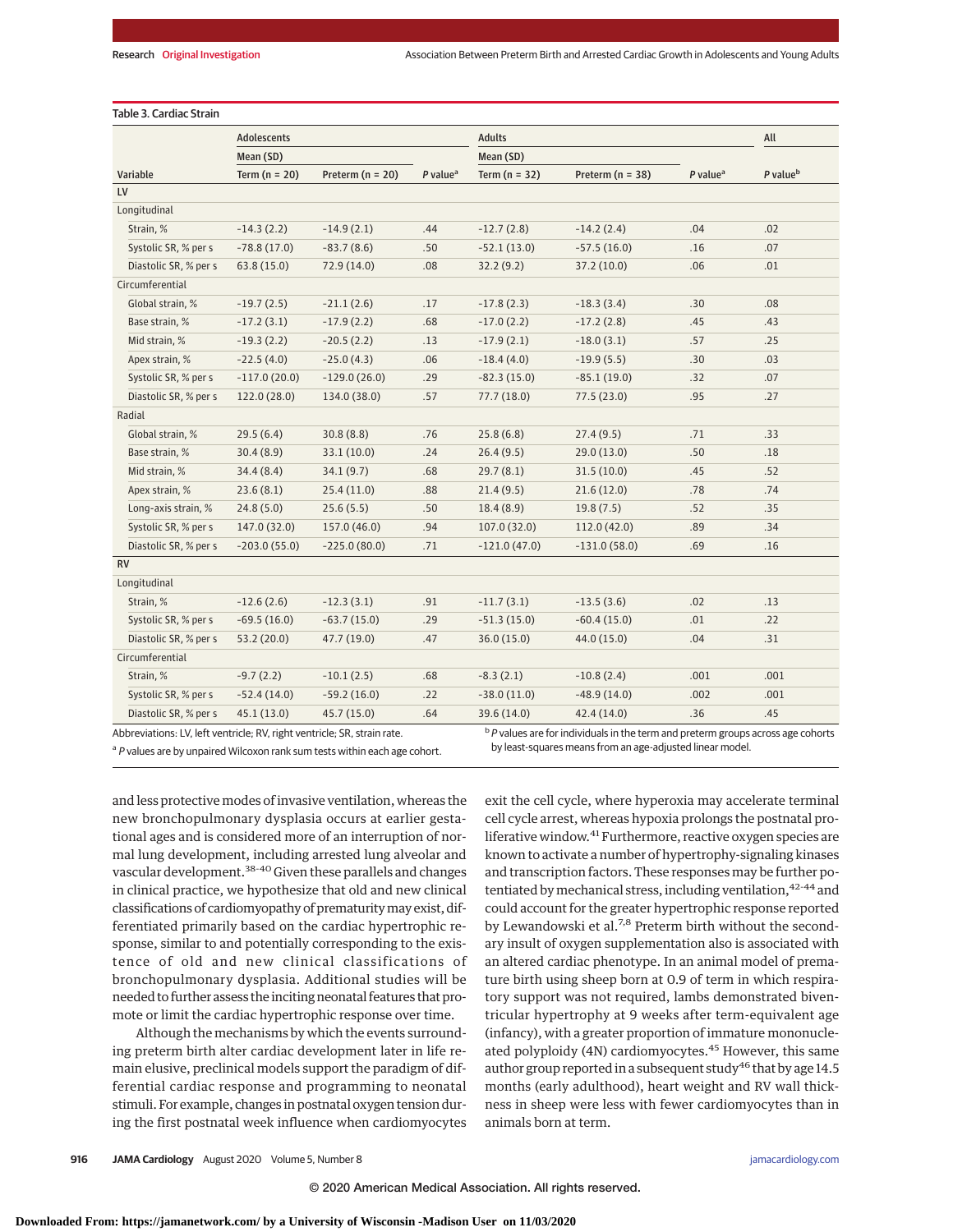#### Strengths and Limitations

A strength of this study is the use of 2 neonatal cohorts to understand the consequences of age on cardiac structure and function after preterm birth. Although both age groups born preterm had a smaller biventricular cardiac chamber size compared with participants born at term, the hypercontractile state was most notable in adults born prematurely, with the RV more altered than the LV. At least 2 potential explanations for this finding exist. First, this result could be attributable to differences in neonatal care, such as lack of treatment with antenatal corticosteroids and longer use of invasive ventilation in the adult cohort, although our adolescent and adult cohorts were otherwise well matched with respect to gestational age, birth weight, total days on assisted ventilation, and days in the neonatal intensive care unit. Second, it is plausible that we have identified the natural progression of prematurity-associated cardiomyopathy with age. Support for this explanation also comes from our group's previous experience in animal models.47-50 Specifically, treatment of neonatal rat pups with hyperoxia for the first 10 to 14 days after birth, a well-established model of moderate to severe bronchopulmonary dysplasia, resulted in bimodal RV dysfunction.<sup>47</sup> By early adolescence, the RV was well adapted tomild tomoderate pulmonary hypertension and equally or evenmore tolerant to secondary stressors, such as pulmonary artery banding and hypoxia.<sup>47-49</sup> However, when rats exposed to neonatal hyperoxia were aged to 1 year, they developed RV failure secondary to impaired mitochondrial biogenesis and function, despite no further progression of the underlying pulmonary vascular disease.47,50 Therefore, the hypercontractile RV may represent an early compensatory response to maintain RVpulmonary vascular coupling, which our group has recently identified as impaired relative to term-born controls in a small cohort of adults born moderately to extremely preterm.<sup>15</sup>

Although this study is strengthened by the inclusion of the 2 well-characterized neonatal cohorts, which allows for a better understanding of the consequences of premature birth for cardiac function over the first 3 decades of life, this study has some limitations. First, a primary limitation is the crosssectional cohort study design, which suggests but cannot confirm differences in cardiac growth potential across 2 age groups born prematurely, and there may be additional unaccountedfor confounders. Second, a small number of individuals who were born prematurely was studied, although the numbers were higher than those enrolled in the extreme preterm category by Lewandowski et al<sup>7,8</sup> because their study included

#### ARTICLE INFORMATION

**Accepted for Publication:** March 28, 2020.

#### **Published Online:** May 20, 2020. doi[:10.1001/jamacardio.2020.1511](https://jamanetwork.com/journals/jama/fullarticle/10.1001/jamacardio.2020.1511?utm_campaign=articlePDF%26utm_medium=articlePDFlink%26utm_source=articlePDF%26utm_content=jamacardio.2020.1511)

**Author Affiliations:** Department of Pediatrics, School of Medicine and Public Health, University of Wisconsin–Madison (Goss, Haraldsdottir, Beshish, Barton, Chesler, Eldridge); Department of Medicine, School of Medicine and Public Health, University of Wisconsin–Madison (Goss); Department of Kinesiology, School of Medicine and Public Health, University of Wisconsin–Madison (Haraldsdottir,

Eldridge); Department of Medical Physics, School of Medicine and Public Health, University of Wisconsin–Madison (Barton, Wieben); Department of Orthopedic and Rehabilitation Medicine, School of Medicine and Public Health, University of Wisconsin–Madison (Watson); Department of Population Health Sciences, School of Medicine and Public Health, University of Wisconsin–Madison (Palta, Chesler); Department of Biostatistics and Medical Informatics, School of Medicine and Public Health, University of Wisconsin–Madison (Palta, Chesler); Department of Biomedical Engineering, School of Medicine and Public Health, University of

Table 4. Multivariable Analysis of Neonatal Predictors of Subsequent Cardiac Size and Function

| Neonatal variable                               | Estimate (SE)   | P value |  |  |
|-------------------------------------------------|-----------------|---------|--|--|
| LV mass index                                   |                 |         |  |  |
| Chronological age                               | 0.064(0.139)    | .65     |  |  |
| Gestational age                                 | 0.046(0.585)    | .94     |  |  |
| Total days on assisted ventilation <sup>a</sup> | 0.061(0.088)    | .49     |  |  |
| Patent ductus arteriosus                        | $-0.036(2.100)$ | .99     |  |  |
| RV mass index                                   |                 |         |  |  |
| Chronological age                               | 0.157(0.030)    | < 0.01  |  |  |
| Gestational age                                 | 0.324(0.128)    | .02     |  |  |
| Total days on assisted ventilation <sup>a</sup> | 0.038(0.019)    | .05     |  |  |
| Patent ductus arteriosus                        | 0.502(0.460)    | .28     |  |  |
| LV ejection fraction                            |                 |         |  |  |
| Chronological age                               | 0.166(0.103)    | .11     |  |  |
| Gestational age                                 | $-0.874(0.434)$ | .05     |  |  |
| Total days on assisted ventilation <sup>a</sup> | 0.023(0.065)    | .73     |  |  |
| Patent ductus arteriosus                        | $-3.360(1.560)$ | .04     |  |  |
| RV ejection fraction                            |                 |         |  |  |
| Chronological age                               | $-0.173(0.106)$ | .11     |  |  |
| Gestational age                                 | $-1.270(0.447)$ | .007    |  |  |
| Total days on assisted ventilation <sup>a</sup> | $-0.056(0.067)$ | .41     |  |  |
| Patent ductus arteriosus                        | $-0.423(1.610)$ | .79     |  |  |

Abbreviations: LV, left ventricle; RV, right ventricle.

<sup>a</sup> Total days on assisted ventilation include the combination of invasive and noninvasive ventilation.

all degrees of prematurity. Future work in identifying mechanistic insight into increased heart failure and ischemic risk in survivors of preterm birth is warranted and may benefit from focus on myocardial perfusion, fibrosis, metabolism, and function during stress.

#### Conclusions

Compared with individuals who were born at term, adolescents and young adults born moderately to extremely preterm during an era consistent with modern neonatal practice had statistically significantly smaller biventricular cardiac chamber size with preserved function, notably without a hypertrophic response. Cardiac strain analyses identified a hypercontractile heart, particularly in the RV, in adults born prematurely. Whether these parameters ultimately predict long-term risk of cardiac dysfunction remains to be determined.

> Wisconsin–Madison (Chesler, Francois, Wieben, Eldridge); Department of Radiology, School of Medicine and Public Health, University of Wisconsin–Madison (Francois, Wieben).

**Author Contributions:** Dr Goss had full access to all of the data in the study and takes responsibility for the integrity of the data and the accuracy of the data analysis. Study concept and design: Goss, Haraldsdottir,

Watson, Francois, Eldridge. Acquisition, analysis, or interpretation of data:

All authors.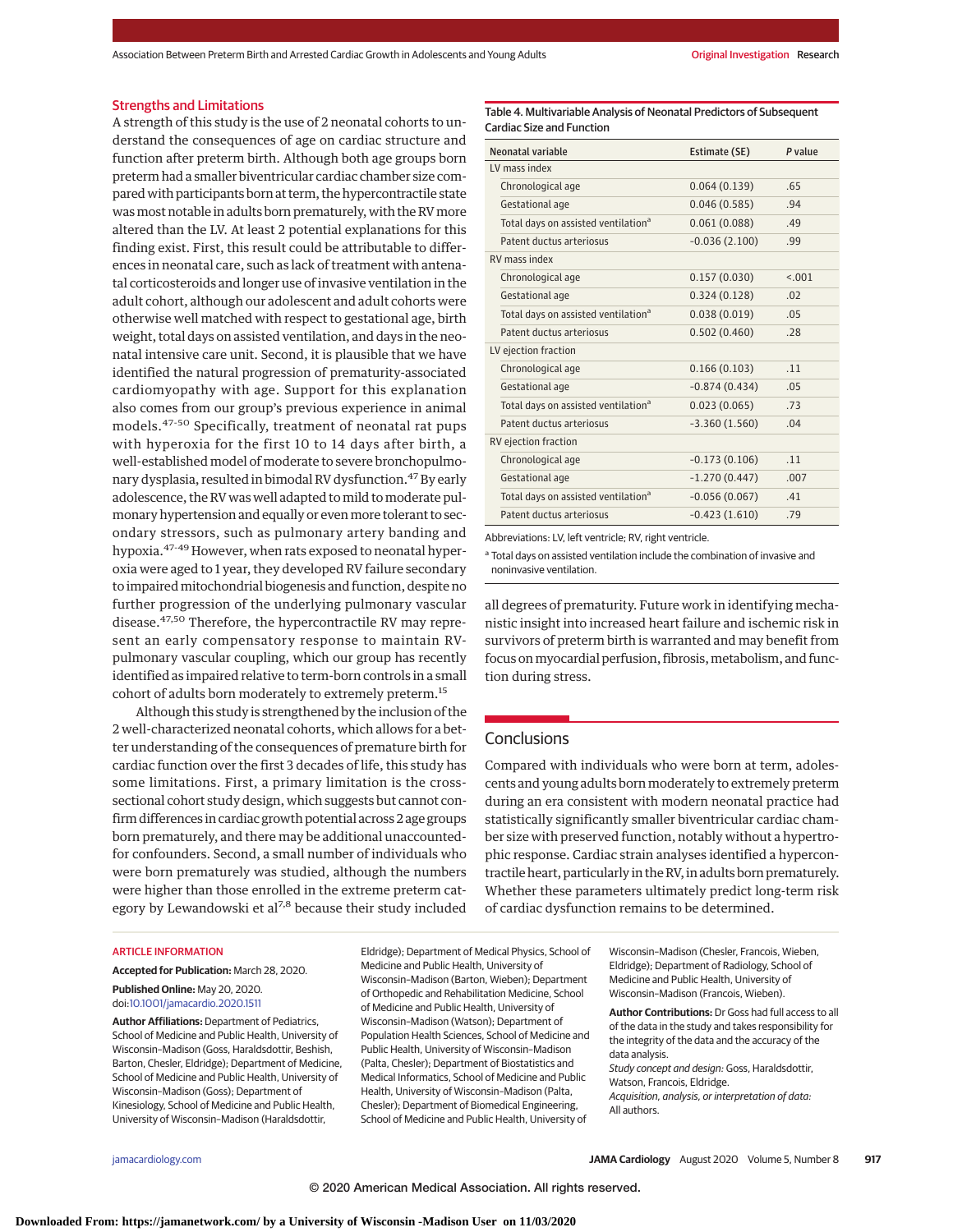Drafting of the manuscript: Goss, Haraldsdottir, Watson, Francois, Eldridge.

Critical revision of the manuscript for important intellectual content: Goss, Haraldsdottir, Beshish, Barton, Watson, Palta, Chesler, Francois, Wieben. Statistical analysis: Goss, Watson, Palta. Obtained funding: Goss, Palta, Wieben, Eldridge. Administrative, technical, or material support: Goss, Haraldsdottir, Beshish, Barton, Chesler, Francois, Wieben, Eldridge.

Study supervision: Goss, Haraldsdottir, Beshish, Wieben, Eldridge.

**Conflict of Interest Disclosures:** Dr Goss reported receiving grants from the National Institutes of Health (NIH), American Heart Association, and Parker B. Francis Foundation. Dr Chesler reported receiving personal fees from Endotronix, Inc. Dr Francois reported receiving grants from GE Healthcare. Dr Wieben reported the University of Wisconsin–Madison is receiving research support from GE Healthcare. No other disclosures were reported.

**Funding/Support:** This study was funded by grants 1R01 HL086897 and R01 HL38149 from the NIH (Dr Eldridge). Dr Goss is supported by the University of Wisconsin Clinical and Translational Science Award Program through the NIH National Center for Advancing Translational Sciences, by grant UL1TR000427 from the NIH (primary investigator, Marc Drezner; subaward 4KL2TR000428-10), and by a Parker B. Francis Fellowship award and American Heart Association Career Development Award (grant 18CDA34110440). Assembly of the Newborn Lung Cohort was supported by grant R01 HL38149 from the NIH (Dr Palta).

**Role of the Funder/Sponsor:** The funding sources had no role in the design and conduct of the study; collection, management, analysis, and interpretation of the data; preparation, review, or approval of the manuscript; and decision to submit the manuscript for publication.

#### **REFERENCES**

**1**. Blencowe H, Cousens S, Oestergaard MZ, et al. National, regional, and worldwide estimates of preterm birth rates in the year 2010 with time trends since 1990 for selected countries: a systematic analysis and implications. Lancet. 2012;379(9832):2162-2172. doi[:10.1016/S0140-6736](https://dx.doi.org/10.1016/S0140-6736(12)60820-4) [\(12\)60820-4](https://dx.doi.org/10.1016/S0140-6736(12)60820-4)

**2**. Ferré C, Callaghan W, Olson C, Sharma A, Barfield W. Effects of maternal age and age-specific preterm birth rates on overall preterm birth rates: United States, 2007 and 2014. MMWR Morb Mortal Wkly Rep. 2016;65(43):1181-1184. doi[:10.15585/](https://dx.doi.org/10.15585/mmwr.mm6543a1) [mmwr.mm6543a1](https://dx.doi.org/10.15585/mmwr.mm6543a1)

**3**. Gough A, Spence D, Linden M, Halliday HL, McGarvey LPA. General and respiratory health outcomes in adult survivors of bronchopulmonary dysplasia: a systematic review. Chest. 2012;141(6): 1554-1567. doi[:10.1378/chest.11-1306](https://dx.doi.org/10.1378/chest.11-1306)

**4**. Raju TNK, Buist AS, Blaisdell CJ, Moxey-Mims M, Saigal S. Adults born preterm: a review of general health and system-specific outcomes. Acta Paediatr. 2017;106(9):1409-1437. doi[:10.1111/apa.13880](https://dx.doi.org/10.1111/apa.13880)

**5**. Raju TNK, Pemberton VL, Saigal S, Blaisdell CJ, Moxey-Mims M, Buist S; Adults Born Preterm Conference Speakers and Discussants. Long-term healthcare outcomes of preterm birth: an executive summary of a conference sponsored by the

National Institutes of Health.J Pediatr. 2017;181: 309-318.e1. doi[:10.1016/j.jpeds.2016.10.015](https://dx.doi.org/10.1016/j.jpeds.2016.10.015)

**6**. Irving RJ, Belton NR, Elton RA, Walker BR. Adult cardiovascular risk factors in premature babies. Lancet. 2000;355(9221):2135-2136. doi[:10.1016/](https://dx.doi.org/10.1016/S0140-6736(00)02384-9) [S0140-6736\(00\)02384-9](https://dx.doi.org/10.1016/S0140-6736(00)02384-9)

**7**. Lewandowski AJ, Augustine D, Lamata P, et al. Preterm heart in adult life: cardiovascular magnetic resonance reveals distinct differences in left ventricular mass, geometry, and function. Circulation. 2013;127(2):197-206. doi[:10.1161/CIRCULATIONAHA.](https://dx.doi.org/10.1161/CIRCULATIONAHA.112.126920) [112.126920](https://dx.doi.org/10.1161/CIRCULATIONAHA.112.126920)

**8**. Lewandowski AJ, Bradlow WM, Augustine D, et al. Right ventricular systolic dysfunction in young adults born preterm. Circulation. 2013;128(7):713-720. doi[:10.1161/CIRCULATIONAHA.113.002583](https://dx.doi.org/10.1161/CIRCULATIONAHA.113.002583)

**9**. Haraldsdottir K, Watson AM, Goss KN, et al. Impaired autonomic function in adolescents born preterm. Physiol Rep. 2018;6(6):e13620. doi[:10.](https://dx.doi.org/10.14814/phy2.13620) [14814/phy2.13620](https://dx.doi.org/10.14814/phy2.13620)

**10**. de Jong F, Monuteaux MC, van Elburg RM, Gillman MW, Belfort MB. Systematic review and meta-analysis of preterm birth and later systolic blood pressure. Hypertension. 2012;59(2):226-234. doi[:10.1161/HYPERTENSIONAHA.111.181784](https://dx.doi.org/10.1161/HYPERTENSIONAHA.111.181784)

**11**. Hovi P, Vohr B, Ment LR, et al; APIC Adults Born Preterm International Collaboration. Blood pressure in young adults born at very low birth weight: Adults Born Preterm International Collaboration. Hypertension. 2016;68(4):880-887. doi[:10.1161/HYPERTENSIONAHA.116.08167](https://dx.doi.org/10.1161/HYPERTENSIONAHA.116.08167)

**12**. Goss KN, Beshish AG, Barton GP, et al. Early pulmonary vascular disease in young adults born preterm. Am J Respir Crit Care Med. 2018;198(12): 1549-1558. doi[:10.1164/rccm.201710-2016OC](https://dx.doi.org/10.1164/rccm.201710-2016OC)

**13**. Naumburg E, Axelsson I, Huber D, Söderström L. Some neonatal risk factors for adult pulmonary arterial hypertension remain unknown. Acta Paediatr. 2015;104(11):1104-1108. doi[:10.1111/apa.13205](https://dx.doi.org/10.1111/apa.13205)

**14**. Naumburg E, Söderström L, Huber D, Axelsson I. Risk factors for pulmonary arterial hypertension in children and young adults. Pediatr Pulmonol. 2017;52 (5):636-641. doi[:10.1002/ppul.23633](https://dx.doi.org/10.1002/ppul.23633)

**15**. Mulchrone A, Bellofiore A, Douwes JM, et al. Impaired right ventricular–vascular coupling in young adults born preterm. Am J Respir Crit Care Med. 2020;201(5):615-618. doi[:10.1164/rccm.201904-](https://dx.doi.org/10.1164/rccm.201904-0767LE) [0767LE](https://dx.doi.org/10.1164/rccm.201904-0767LE)

**16**. Hui LL, Lam HS, Leung GM, Schooling CM. Late prematurity and adiposity in adolescents: evidence from "Children of 1997" birth cohort. Obesity (Silver Spring). 2015;23(11):2309-2314. doi[:10.1002/oby.21267](https://dx.doi.org/10.1002/oby.21267)

**17**. Parkinson JR, Hyde MJ, Gale C, Santhakumaran S, Modi N. Preterm birth and the metabolic syndrome in adult life: a systematic review and meta-analysis. Pediatrics. 2013;131(4):e1240-e1263. doi[:10.1542/peds.](https://dx.doi.org/10.1542/peds.2012-2177) [2012-2177](https://dx.doi.org/10.1542/peds.2012-2177)

**18**. Sipola-Leppänen M, Vääräsmäki M, Tikanmäki M, et al. Cardiometabolic risk factors in young adults who were born preterm.Am J Epidemiol. 2015;181(11): 861-873. doi[:10.1093/aje/kwu443](https://dx.doi.org/10.1093/aje/kwu443)

**19**. Carr H, Cnattingius S, Granath F, Ludvigsson JF, Edstedt Bonamy AK. Preterm birth and risk of heart failure up to early adulthood. J Am Coll Cardiol. 2017;69(21):2634-2642. doi[:10.1016/j.jacc.2017.](https://dx.doi.org/10.1016/j.jacc.2017.03.572) [03.572](https://dx.doi.org/10.1016/j.jacc.2017.03.572)

**20**. Crump C, Howell EA, Stroustrup A, McLaughlin MA, Sundquist J, Sundquist K. Association of preterm birth with risk of ischemic heart disease in adulthood. JAMA Pediatr. 2019;173 (8):736-743. doi[:10.1001/jamapediatrics.2019.1327](https://jamanetwork.com/journals/jama/fullarticle/10.1001/jamapediatrics.2019.1327?utm_campaign=articlePDF%26utm_medium=articlePDFlink%26utm_source=articlePDF%26utm_content=jamacardio.2020.1511)

**21**. Larsson SC, Drca N, Jensen-Urstad M, Wolk A. Incidence of atrial fibrillation in relation to birth weight and preterm birth. Int J Cardiol. 2015;178: 149-152. doi[:10.1016/j.ijcard.2014.10.138](https://dx.doi.org/10.1016/j.ijcard.2014.10.138)

**22**. Mohlkert LA, Hallberg J, Broberg O, et al. The preterm heart in childhood: left ventricular structure, geometry, and function assessed by echocardiography in 6-year-old survivors of periviable births. J Am Heart Assoc. 2018;7(2): e007742. doi[:10.1161/JAHA.117.007742](https://dx.doi.org/10.1161/JAHA.117.007742)

**23**. Kowalski RR, Beare R, Doyle LW, Smolich JJ, Cheung MM; Victorian Infant Collaborative Study Group. Elevated blood pressure with reduced left ventricular and aortic dimensions in adolescents born extremely preterm. J Pediatr. 2016;172: 75-80.e2. doi[:10.1016/j.jpeds.2016.01.020](https://dx.doi.org/10.1016/j.jpeds.2016.01.020)

**24**. Zivanovic S, Pushparajah K, Calvert S, et al. Pulmonary artery pressures in school-age children born prematurely.J Pediatr. 2017;191:42-49.e3. doi[:10.1016/j.jpeds.2017.08.034](https://dx.doi.org/10.1016/j.jpeds.2017.08.034)

**25**. Huckstep OJ, Williamson W, Telles F, et al. Physiological stress elicits impaired left ventricular function in preterm-born adults. J Am Coll Cardiol. 2018;71(12):1347-1356. doi[:10.1016/j.jacc.2018.01.046](https://dx.doi.org/10.1016/j.jacc.2018.01.046)

**26**. Palta M, Gabbert D, Fryback D, et al. Development and validation of an index for scoring baseline respiratory disease in the very low birth weight neonate: Severity Index Development and Validation Panels and Newborn Lung Project. Pediatrics[. 1990;86\(5\):714-721.](https://www.ncbi.nlm.nih.gov/pubmed/2235225)

**27**. Palta M, Gabbert D, Weinstein MR, Peters ME, Newborn Lung P. Multivariate assessment of traditional risk factors for chronic lung disease in very low birth weight neonates: the Newborn Lung Project.J Pediatr. 1991;119(2):285-292. doi[:10.1016/](https://dx.doi.org/10.1016/S0022-3476(05)80746-2) [S0022-3476\(05\)80746-2](https://dx.doi.org/10.1016/S0022-3476(05)80746-2)

**28**. Palta M, Weinstein MR, McGuinness G, Gabbert D, Brady W, Peters ME. A population study: mortality and morbidity after availability of surfactant therapy: Newborn Lung Project. Arch Pediatr Adolesc Med. 1994;148(12):1295-1301. doi[:10.1001/archpedi.1994.02170120057009](https://jamanetwork.com/journals/jama/fullarticle/10.1001/archpedi.1994.02170120057009?utm_campaign=articlePDF%26utm_medium=articlePDFlink%26utm_source=articlePDF%26utm_content=jamacardio.2020.1511)

**29**. Weinstein MR, Peters ME, Sadek M, Palta M. A new radiographic scoring system for bronchopulmonary dysplasia: Newborn Lung Project. Pediatr Pulmonol. 1994;18(5):284-289. doi[:10.1002/ppul.1950180504](https://dx.doi.org/10.1002/ppul.1950180504)

**30**. Hagen EW, Sadek-Badawi M, Albanese A, Palta M. A comparison of Wisconsin neonatal intensive care units with national data on outcomes and practices. WMJ[. 2008;107\(7\):320-326.](https://www.ncbi.nlm.nih.gov/pubmed/19180870)

**31**. Palta M, Sadek-Badawi M. PedsQL relates to function and behavior in very low and normal birth weight 2- and 3-year-olds from a regional cohort. Qual Life Res. 2008;17(5):691-700. doi[:10.1007/](https://dx.doi.org/10.1007/s11136-008-9346-1) [s11136-008-9346-1](https://dx.doi.org/10.1007/s11136-008-9346-1)

**32**. Hagen EW, Sadek-Badawi M, Palta M. Daycare attendance and risk for respiratory morbidity among young very low birth weight children. Pediatr Pulmonol. 2009;44(11):1093-1099. doi[:10.](https://dx.doi.org/10.1002/ppul.21104) [1002/ppul.21104](https://dx.doi.org/10.1002/ppul.21104)

**33**. World Medical Association. World Medical Association Declaration of Helsinki: ethical principles for medical research involving human